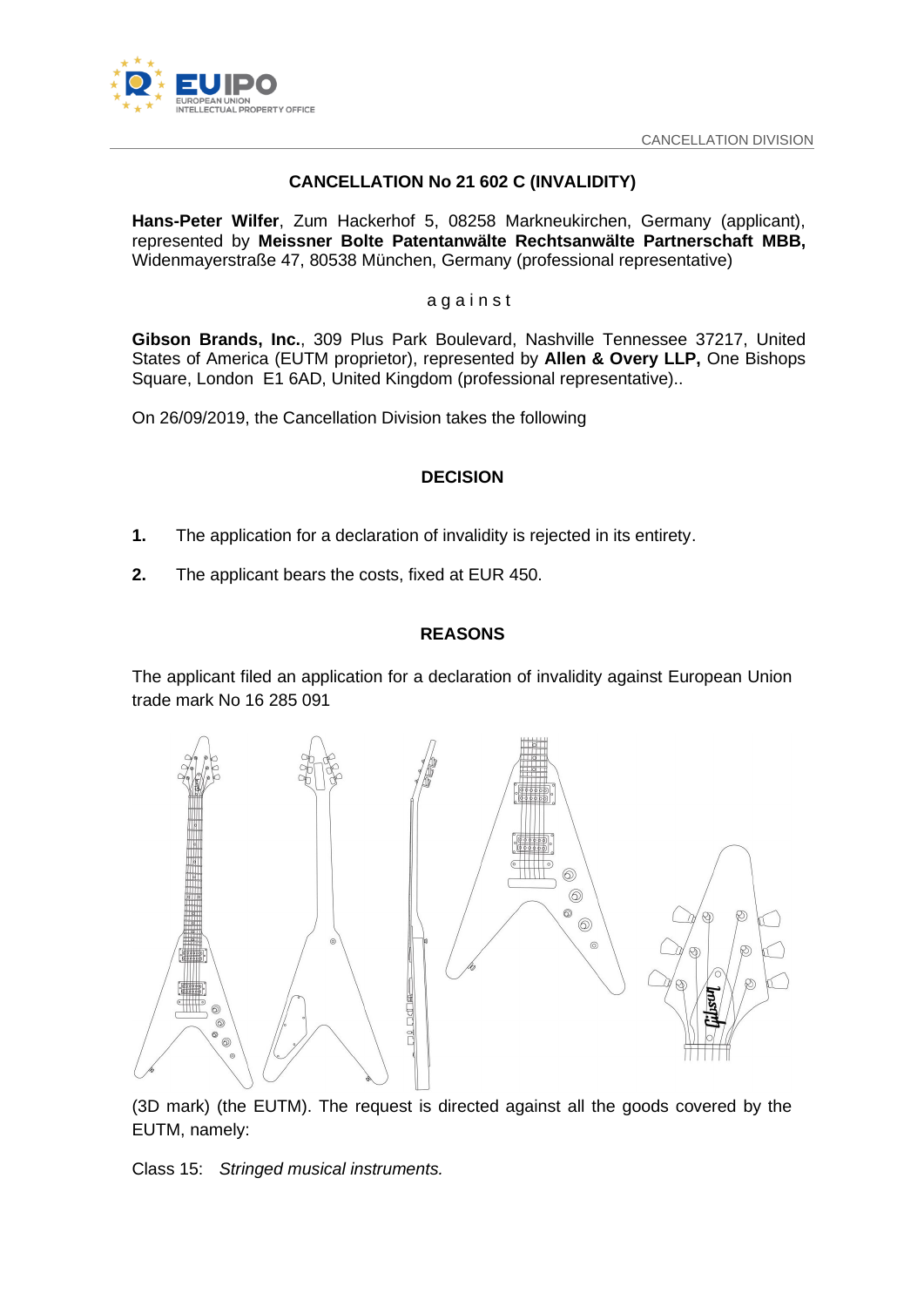The applicant invoked Article 59(1)(a) EUTMR in conjunction with Article  $7(1)(a)(b)(c)(d)(e)(f)(q)(h)(i)(i)(k)(l)(m)$  EUTMR.

## **SUMMARY OF THE PARTIES' ARGUMENTS**

The applicant explains in its two submissions that the applicant and the EUTM proprietor are both manufacturers of musical instruments, in particular guitars and bass guitars and that there are a number of litigation proceedings between them in which the proprietor claims trademark protection for its guitar bodies.

The applicant first considers that the contested trade mark is contrary to Article 7(1)(b) EUTMR and recent case law has established principals for assessing the distinctive character of three-dimensional trademarks that depict the product itself. In case 27/06/2017, [T-580/15,](http://curia.europa.eu/juris/liste.jsf?language=en&jur=C,T,F&num=T-580/15&td=ALL) 'CLIPPER' (3D) the General Court confirmed the decision of the Boards of Appeal cancelling the following trademark:



The Court found that:

"*It should be noted that the application form for registration of the mark at issue contains no description of the sign in question, and that only the box 'threedimensional mark' was ticked. In particular, the word element 'clipper', very small in size, appears in only one of the five images submitted with the application for registration. In that respect, the applicant did not indicate in any way whatsoever that the word element 'clipper' was an important element of the mark at issue, to which the protection afforded to that mark had to extend. That lack of precision is a firm indication of the limited value and importance placed on that word element by the applicant when it filed the application for registration of the mark at issue. (…)*

*Given that, in its application for registration, the applicant stated that the predominant and essential element of the mark at issue is its shape and that it did not emphasise clearly the importance of the small-size word element 'clipper' for the registration of the mark at issue, it is appropriate, particularly in the light of Article 4 of Regulation No 207/2009, to take the view that the essential characteristics of the mark at issue must be limited to the elements constituting the shape itself, that is to say, the elements that are themselves three-dimensional or which define the outline of the three-dimensional shape*".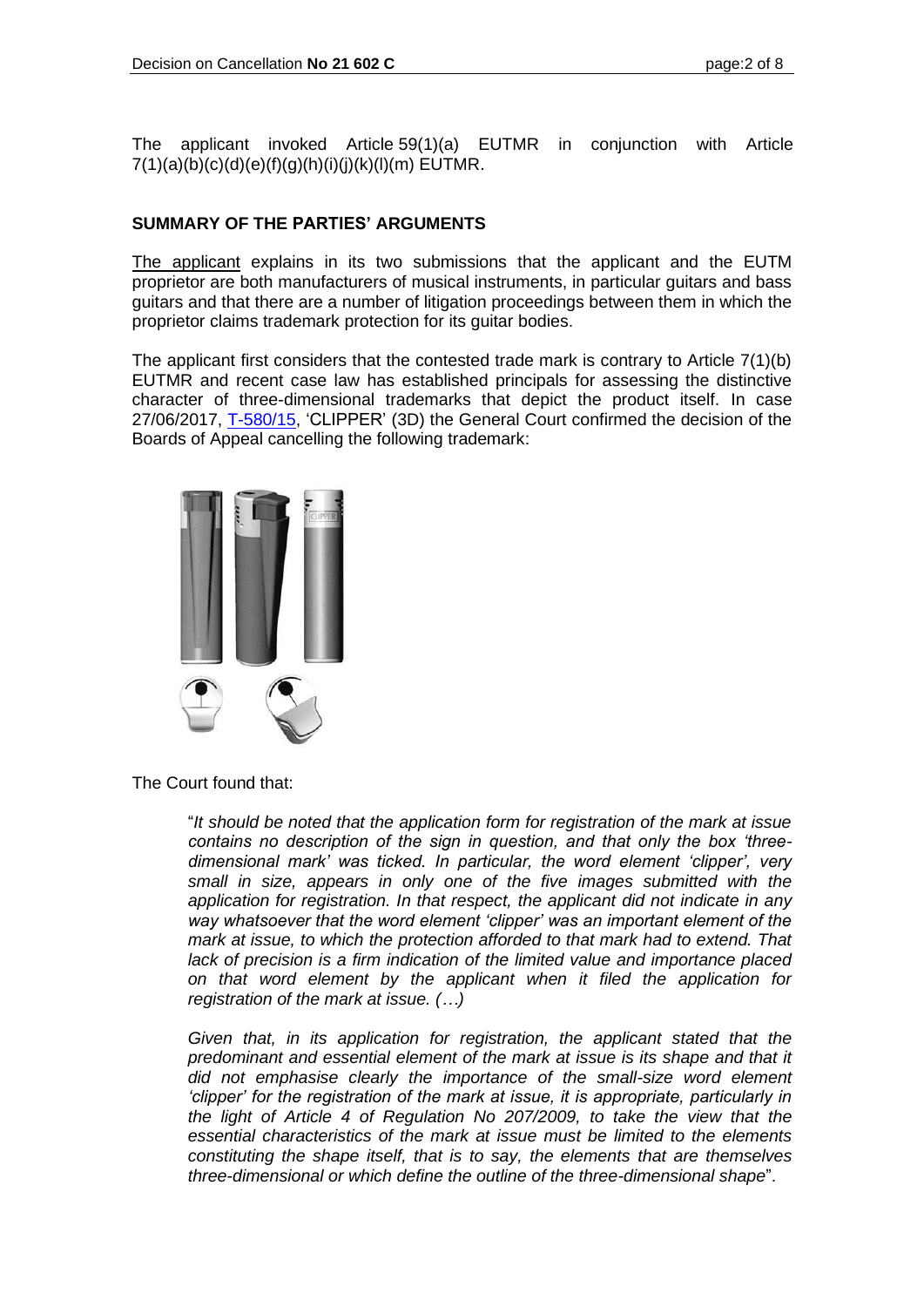The applicant considers that in the present case, the proprietor did not indicate that the 3D-trademark includes any important verbal element but simply applied for a 3Dtrademark of an electric guitar. The verbal element is of minor importance as it is of very small in size and the proprietor did not indicate that this element is of any importance to the application in describing the trade mark. Therefore, the essential characteristics of the mark at issue are limited to the shape itself.

The registration is also contrary to Article 7(1)(e)(i) EUTMR because it consists exclusively of the shape which results from the nature of the goods themselves. Finally the applicant denies that the contested trade mark has acquired distinctiveness in relation to 'musical instruments' in consequence of the use which has been made of it. The applicant also asks for an oral hearing.

In support of its observations, the applicant filed previous decisions of the Office between the same parties

- 17/05/2013, 5625 C confirmed by 06/02/2014, R 1333/2013-1,
- 21/12/2016, 9908 C confirmed by 08/03/2018, R415-2017,
- 21/07/2017, 11 911 C,
- printouts of refused EUTM applications representing shapes of guitars,
- EUIPO decision in Swedish of 13/06/2013 refusing EUTM figurative application N° 11 527 512,
- EUIPO decision in English of 09/03/2017 refusing EUTM application N° 15 607 682.

The EUTM proprietor argues in its two submissions that it is known worldwide as one of the oldest manufacturer of classical and electrical guitars and its guitars are the most iconic and best known guitars in the world. The contested EUTM filed on 26/01/2017 is inherently distinctive not only because the shape of the so called 'Fyling V' guitar departs significantly from the norm of the sector and has become iconic but also because its headstock contains, in one (in fact in two) of the five views, the distinctive elements 'Gibson' and the design of a bell.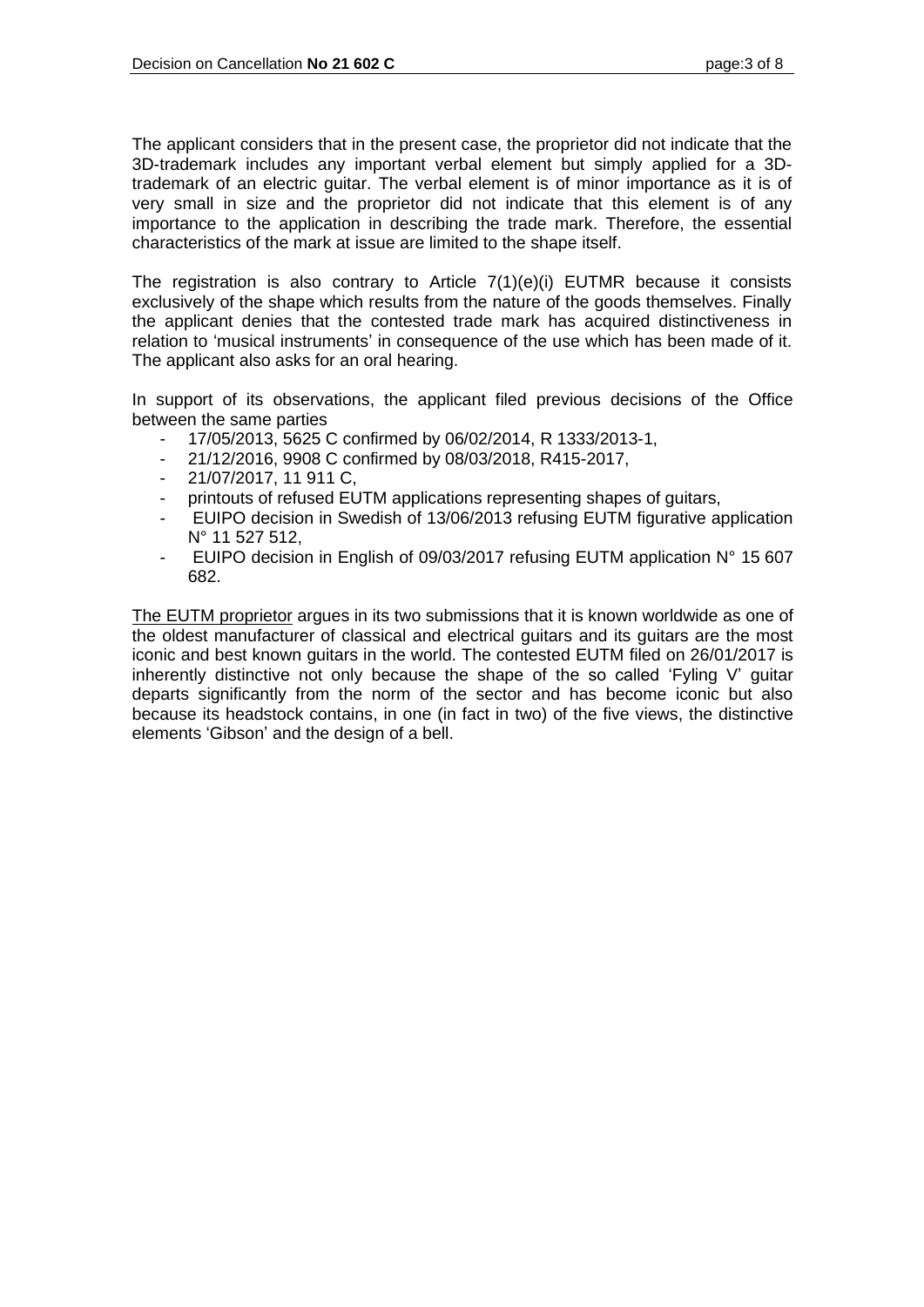

Due to the presence of these clearly perceptible and distinctive elements, the contested trade mark is distinctive. As to 27/06/2017, [T-580/15,](http://curia.europa.eu/juris/liste.jsf?language=en&jur=C,T,F&num=T-580/15&td=ALL) 'CLIPPER' mentioned by the applicant, it is different as 'Gibson' is clearly perceptible in the view of the contested EUTM which contains a close up of the guitar's head. The word is not small in size and the relevant public displaying a high level of attention in relation to the goods will perceive these elements which are distinctive. Word element added to a shape mark facilitates the determination of the commercial origin of the goods. Applying this

standard to the case at hand, the element contained on the Flying V facilitates the determination of the commercial origin of the electric guitar and thus makes it distinctive. The EUTM Proprietor owns separate registrations including GIBSON:

EUTM N° 11 581 865 GIBSON (word)



EUTM N° 13 461 736

In addition, the EUTM proprietor argues that trade mark has acquired distinctiveness through use and comments the evidence filed.

Finally, it considers that Article 7(1)(e) EUTMR is not applicable as it has a very narrow scope of protection.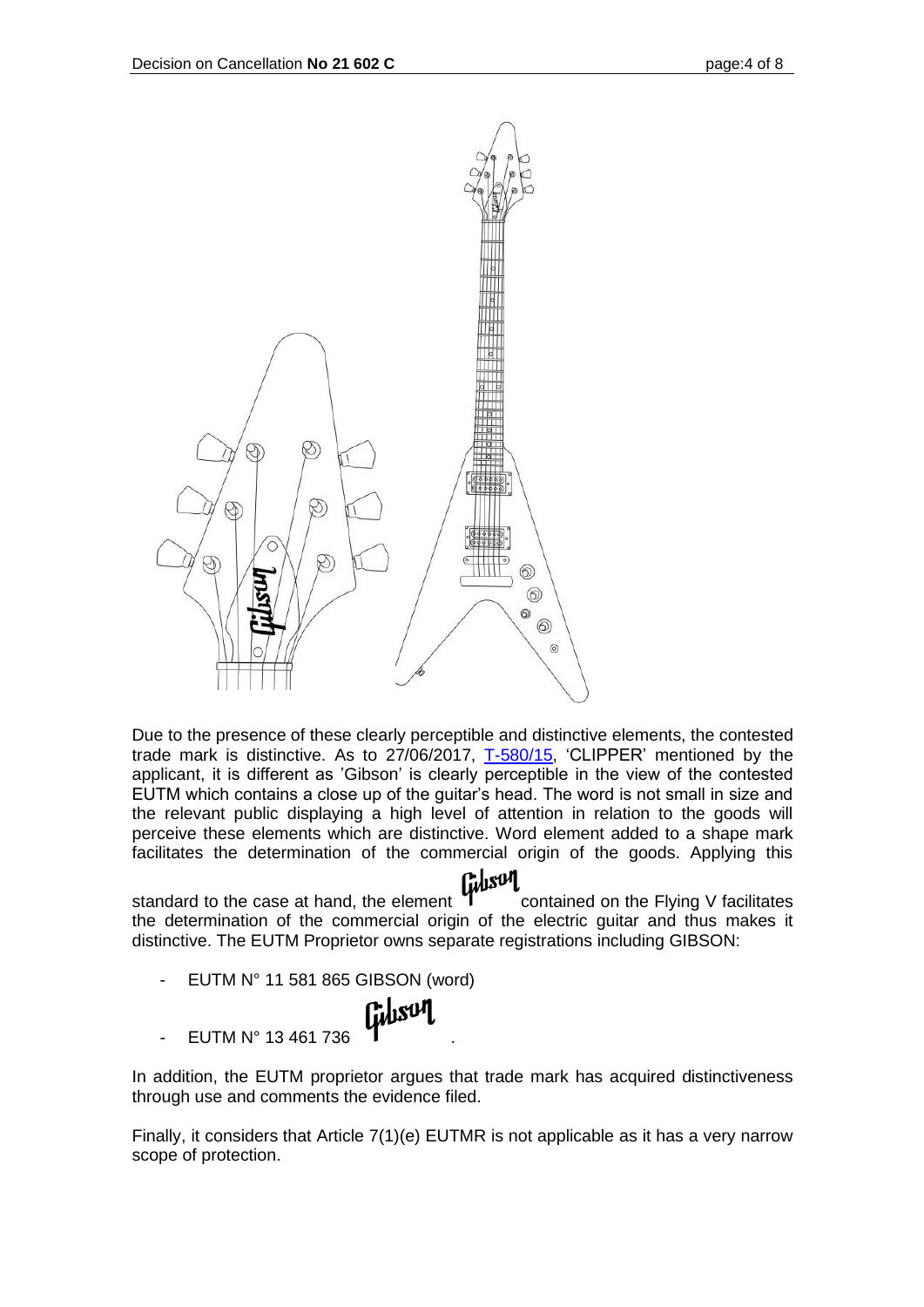In support of its observations, the EUTM proprietor filed confidential evidence (Enclosure 1 to 18 and with its second observations, Enclosure 1 to 3). The evidence has been properly listed by the EUTM proprietor and is available in the file. Since there is no specific evidence related to the argument of inherent distinctive character due to the affixing of figurative elements on the head of the guitar, (except from previous decisions and case law also referred to in the observations) the evidence will not be described in the present decision for economy of proceedings.

#### **PRELIMINARY REMARK**

The applicant requests an oral hearing. Article 96 EUTMR provides that the Office may hold oral proceedings. The Office can hold oral proceedings at the request of any party to the proceedings only when it considers these to be absolutely necessary. This will be at the Office's discretion (20/02/2013, T-378/11, Medinet, EU:T:2013:83, § 72 and the case-law cited therein; 16/07/2014, T-66/13, Flasche, EU:T:2014:681, § 88). In the vast majority of cases it is sufficient for the parties to present their observations in writing. In the present case, the Cancellation Division confirms that it has not been considered necessary to hold oral proceedings and the request is rejected.

## **ABSOLUTE GROUNDS FOR INVALIDITY – ARTICLE 59(1)(a) EUTMR IN CONJUNCTION WITH ARTICLE 7 EUTMR**

According to Article 59(1)(a) and (3) EUTMR, a European Union trade mark will be declared invalid on application to the Office, where it has been registered contrary to the provisions of Article 7 EUTMR. Where the grounds for invalidity apply for only some of the goods or services for which the European Union trade mark is registered, the latter will be declared invalid only for those goods or services.

Furthermore, it follows from Article 7(2) EUTMR that Article 7(1) EUTMR applies notwithstanding that the grounds of non-registrability obtain in only part of the Union.

As regards assessment of the absolute grounds of refusal pursuant to Article 7 EUTMR, which were the subject of the ex officio examination prior to registration of the EUTM, the Cancellation Division, in principle, will not carry out its own research but will confine itself to analysing the facts and arguments submitted by the parties to the invalidity proceedings.

However, restricting the Cancellation Division to an examination of the facts expressly submitted does not preclude it from also taking into consideration facts that are well known, that is, that are likely to be known by anyone or can be learned from generally accessible sources.

Although these facts and arguments must date from the period when the European Union trade mark application was filed, facts relating to a subsequent period might also allow conclusions to be drawn regarding the situation at the time of filing (23/04/2010, C-332/09 P, Flugbörse, EU:C:2010:225, § 41 and 43)

## **Distinctiveness – Article 7(1)(b) EUTMR**

Article 3(3)(c) EUTMIR defines shape marks as trade marks consisting of, or extending to, a three-dimensional shape, including containers, packaging, the product itself or their appearance. The term 'extending to' means that these marks cover not only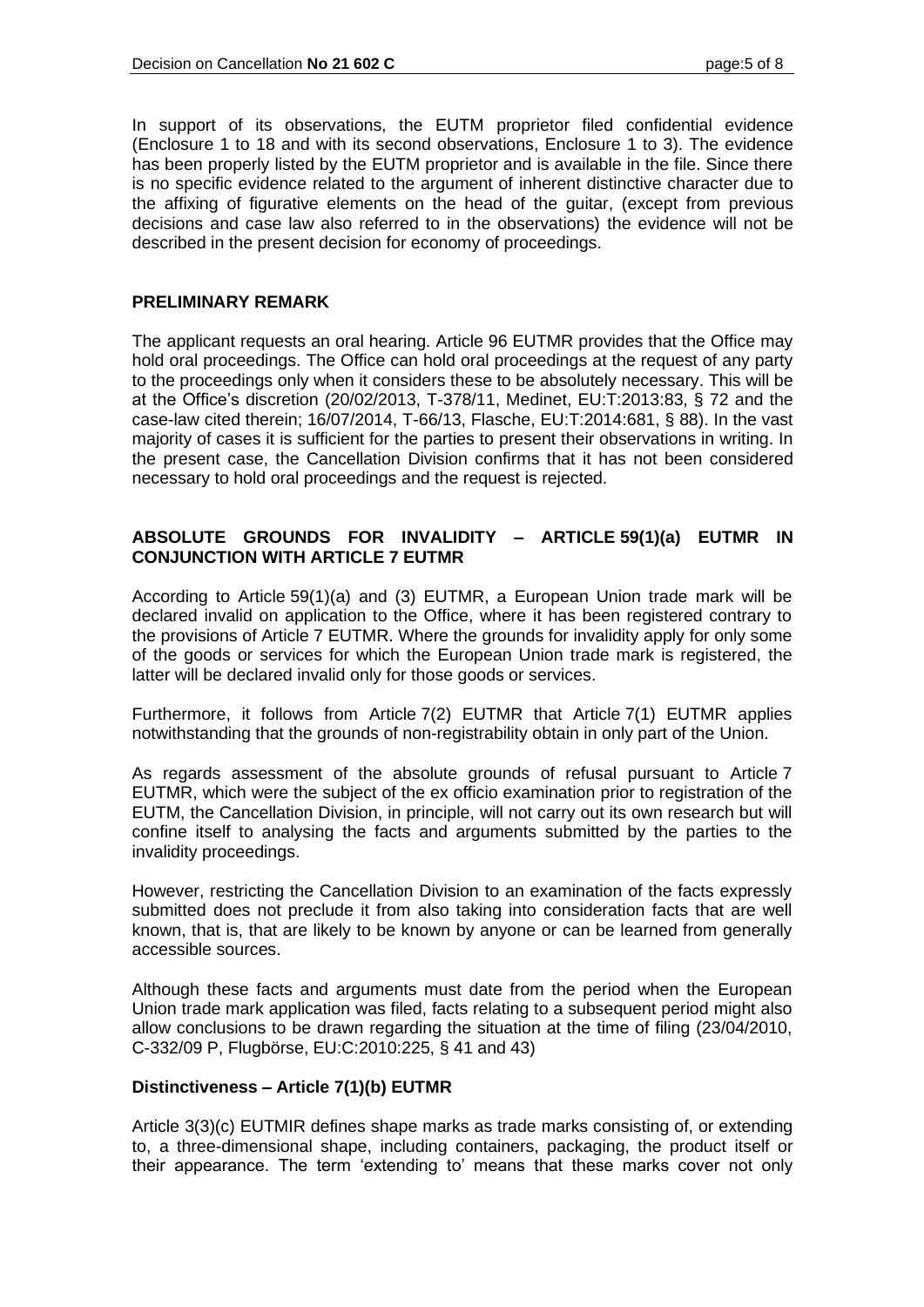shapes per se but also shapes that contain word or figurative elements such as logos or labels.

The relevant public is composed of professional and amateur electric guitarists in the territory of the European Union. As far as concerns the level of attention of that public, it is considered to be higher than average, which must be interpreted as a fairly high degree of attentiveness in the light of the specialist nature of the goods at issue, which do not fall within the category of commonly used consumer goods.

In the present case, the contested trade mark is not exclusively composed of the shape<br> **Figure 1.** 

of the goods as in two of its views, the element  $\mathbf{y}$  is clearly visible, as shown above.

Therefore the contested trade mark includes another element that gives the trade mark distinctive character. As a general principle, any element that on its own is distinctive will lend the shape trade mark distinctive character as long as it is perceivable in the normal use of the product and is sufficient to render the mark registrable. It is not discussed that at least the word elements affixed to the head of the guitar 'Gibson' is distinctive.

The applicant invokes 27/06/2017, [T-580/15,](http://curia.europa.eu/juris/liste.jsf?language=en&jur=C,T,F&num=T-580/15&td=ALL) 'CLIPPER' where this principle has not been applied by the General Court because it has been considered that although the word element Clipper was visible in one of the views of the contested 3D EUTM representing a disposable lighter, '*given that, in its application for registration, the*  applicant stated that the predominant and essential element of the mark at issue is its *shape and that it did not emphasise clearly the importance of the small-size word element 'clipper' for the registration of the mark at issue, it is appropriate (…) to take the view that the essential characteristics of the mark at issue must be limited to the elements constituting the shape itself".*

In the present case, the previous cases referred to by the applicant are not relevant to the present proceedings. In particular, as correctly stated by the EUTM proprietor, the present case is different from 27/06/2017, [T-580/15,](http://curia.europa.eu/juris/liste.jsf?language=en&jur=C,T,F&num=T-580/15&td=ALL) 'CLIPPER'.

The applicant considers that in the present case, the proprietor did not indicate that the 3D-trademark includes any important verbal element but simply applied for a 3Dtrademark of an electric guitar. As correctly mentioned by the EUTM proprietor, according to Article 3(2) and 3(3)(c) EUTMIR, it is not foreseen to add a description to a three dimensional trade mark which indicates that at least since the entry into force of the last EUTM Legal Reform, a description should not be considered decisive. Therefore the fact that one of the views is a close up clearly showing the distinctive element is enough to indicate that the applicant of the contested EUTM considered these elements as part of the scope of protection of the trade mark.

In addition, it can be added that the size of a word mark applied to a lighter is much smaller than the size of an element applied to the head of a guitar. Finally, the value of the respective goods is very different, one being disposable and the other being an expensive good. As mentioned by the EUTM proprietor, the level of attention when buying a guitar is higher than average. As a consequence, the trade mark affixed to the head of the guitar is likely to have a bigger impact compared to the trade mark affixed to a lighter.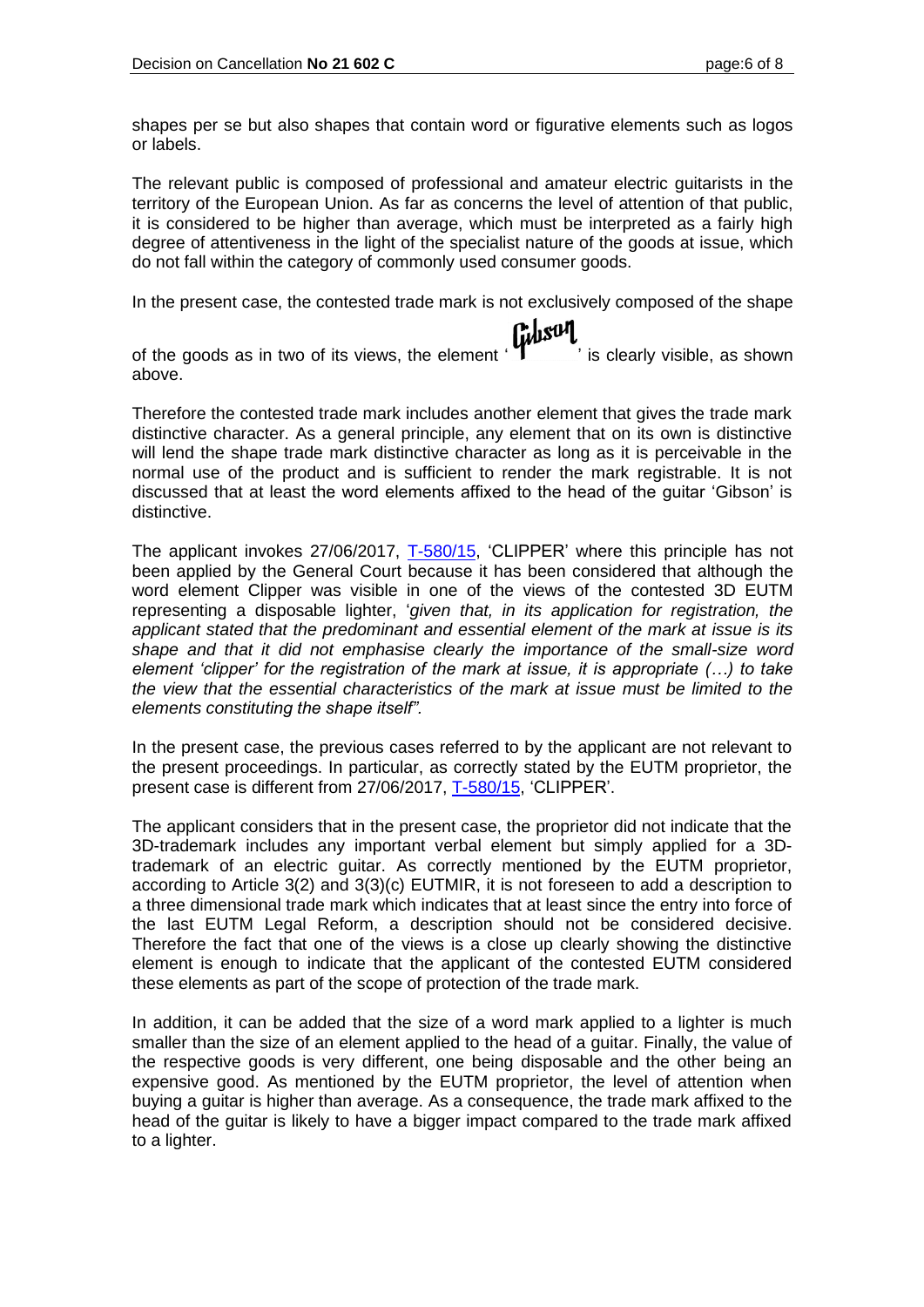While the Office does have a duty to exercise its powers in accordance with the general principles of European Union law, such as the principle of equal treatment and the principle of sound administration, the way in which these principles are applied must be consistent with respect to legality. It must also be emphasised that each case must be examined on its own individual merits. The outcome of any particular case will depend on specific criteria applicable to the facts of that particular case, including, for example, the parties' assertions, arguments and submissions.

In view of the above, it follows that, even if the previous decisions submitted to the Cancellation Division are to some extent factually similar to the present case, the outcome may not be the same.

As previously mentioned, even the standard shape of a product can be registered as a shape trade mark if a distinctive word mark or label appears on it, which is the case here. Therefore, this ground must be rejected and it is not necessary to examine whether the shape itself is distinctive.

## **Shape giving its substantial value to the good- Article 7(1)(e)(i) EUTMR**

Under Article 7(1)(e)(i) EUTMR, signs that consist exclusively of the shape or another characteristic that results from the nature of the goods themselves cannot be registered. As previously mentioned, this contested trade mark is not exclusively composed of the shape of the goods (musical instruments) as it contains a distinctive verbal element ('Gibson') which is clearly perceptible as demonstrated above.

Therefore, this ground must also be rejected.

## **Other grounds invoked by the applicant**

A reasoned statement on the grounds must be provided before the expiry of the substantiation period, which is the closure of the adversarial part of the revocation or invalidity proceedings (Article 16(1) EUTMDR).

In the present case the applicant did not provide any arguments or documents in support to the other grounds invoked as listed in the section 'REASONS' above. The additional grounds are therefore not substantiated and must be rejected.

## **Conclusion**

In the light of the above, the Cancellation Division concludes that the application must be rejected.

## **COSTS**

According to Article 109(1) EUTMR, the losing party in cancellation proceedings must bear the fees and costs incurred by the other party.

Since the applicant is the losing party, it must bear the costs incurred by the EUTM proprietor in the course of these proceedings.

According to Article 109(7) EUTMR and Article 18(1)(c)(ii) EUTMIR, the costs to be paid to the EUTM proprietor are the representation costs, which are to be fixed on the basis of the maximum rate set therein.